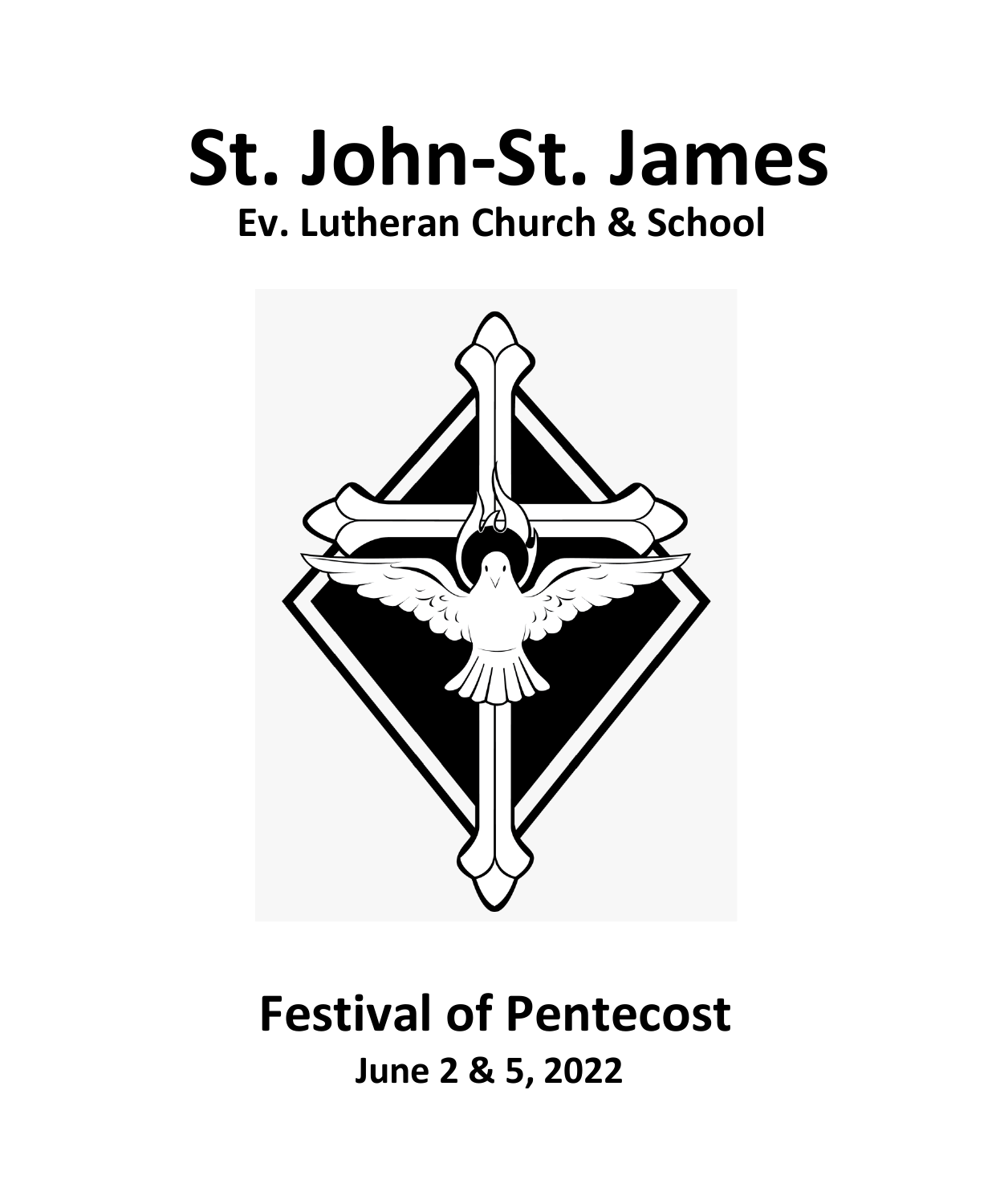# **PRAYER UPON ENTERING GOD'S HOUSE**

Come, Holy Spirit, fill the hearts of your faithful people and kindle in them the fire of your love. Send for your Spirit and they shall be created. And you shall renew the face of the earth. O, God, who by the light of the Holy Spirit, did instruct the hearts of the faithful, grant that by the same Holy Spirit we may be truly wise and ever enjoy his consolations, through Christ our Lord. Amen. *(Historic Antiphon of the Church)*

WELCOME *The Spirit MARCHES VICTORIOUSLY through the Word.*

*PLEASE STAND*

**Opening Hymn: O** Holy Spirit, Enter In

Old Christian Worship, Hymn # 590

 Verse 1  **O Holy Spirit, enter in And in our hearts your work begin, Your dwelling place now make us. Sun of the soul, O Light divine, Around and in us brightly shine, To joy and gladness wake us That we May be Truly living, To you giving Prayer unceasing And in love be still increasing.**

 *(Our hymn continues on the next page.)*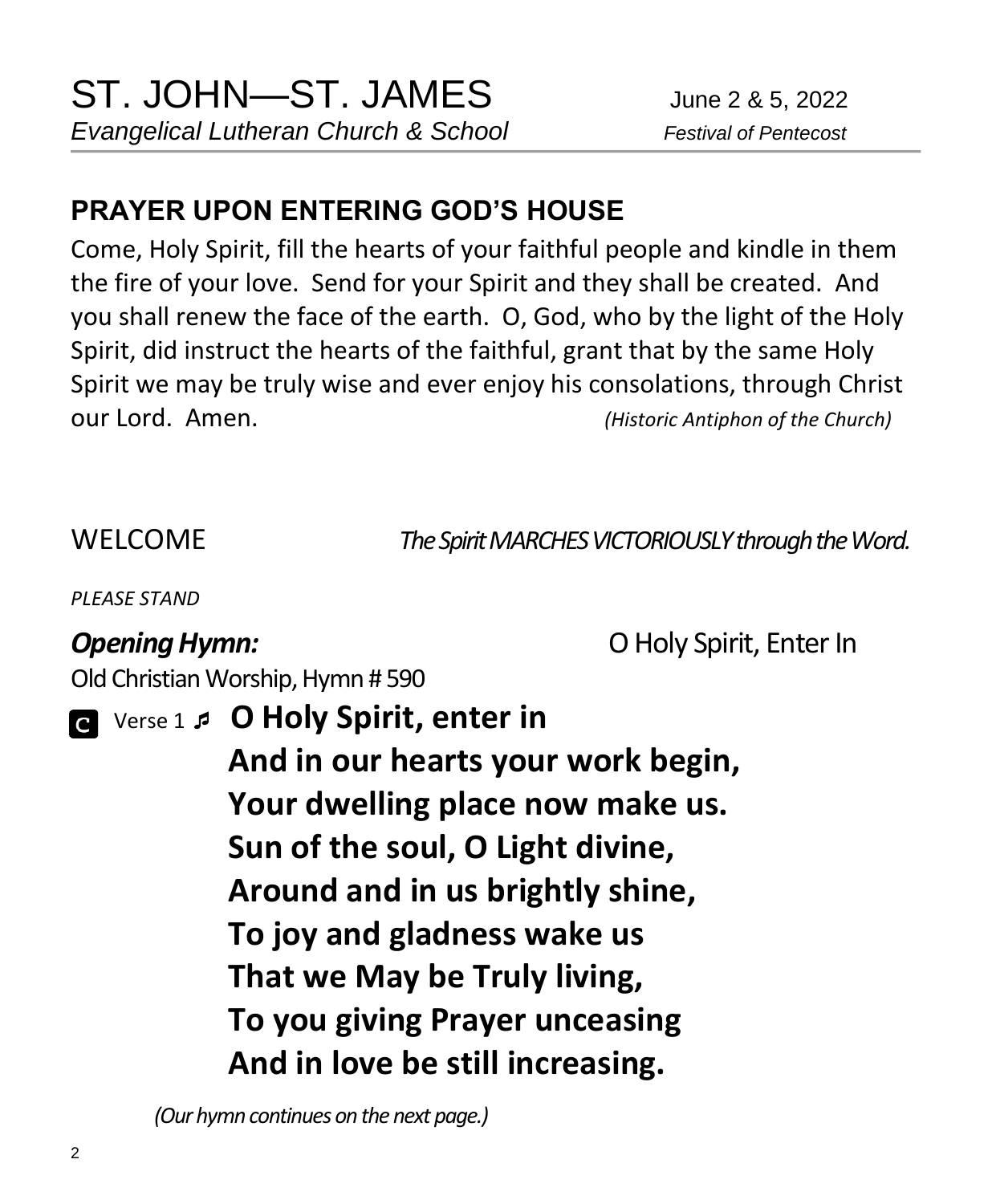

 Verse 2  **Give to your Word impressive pow'r That in our hearts from this good hour As fire it may be glowing, That in true Christian unity We faithful witnesses may be, Your glory ever showing. Hear us, Cheer us By your teaching; Let our preaching And our labor Praise you, Lord, and serve our neighbor.**

### CONFESSION OF SINS

- The Scriptures speak to us as believers, saying, "*Your body is a temple*   $\boxed{\text{M}}$ *of the Holy Spirit." (1 Corinthians 6:19)* So also God tells us, "*The Spirit searches all things, even the deep things of God*." *(1 Corinthians 2:10)*  God is always with us and knows the troubles that threaten us from within and without. Thus we acknowledge with the Psalmist:
- $\overline{c}$ **"***Where can I go from your Spirit? Where can I flee from your presence? If I go up to the heavens, you are there; if I make my bed in the depths, you are there." (Psalm 139:7,8)* God desires to comfort us with the knowledge of his abiding  $\boxed{\text{M}}$ presence, yet as sinners, God's intimate connection with us can be disconcerting. God knows everything about us. When Paul is inspired to describe himself, he also accurately describes us, saying: "*I know that nothing good lives in me, that is in my sinful nature. For I have the desire to do what is good, but I cannot carry it out." (Romans 7:18)* God knows how sinful our actions, words, and thoughts can be. Let us now come to God in silent repentance with the sins troubling us today.

*(Time for silent reflection and prayer.)*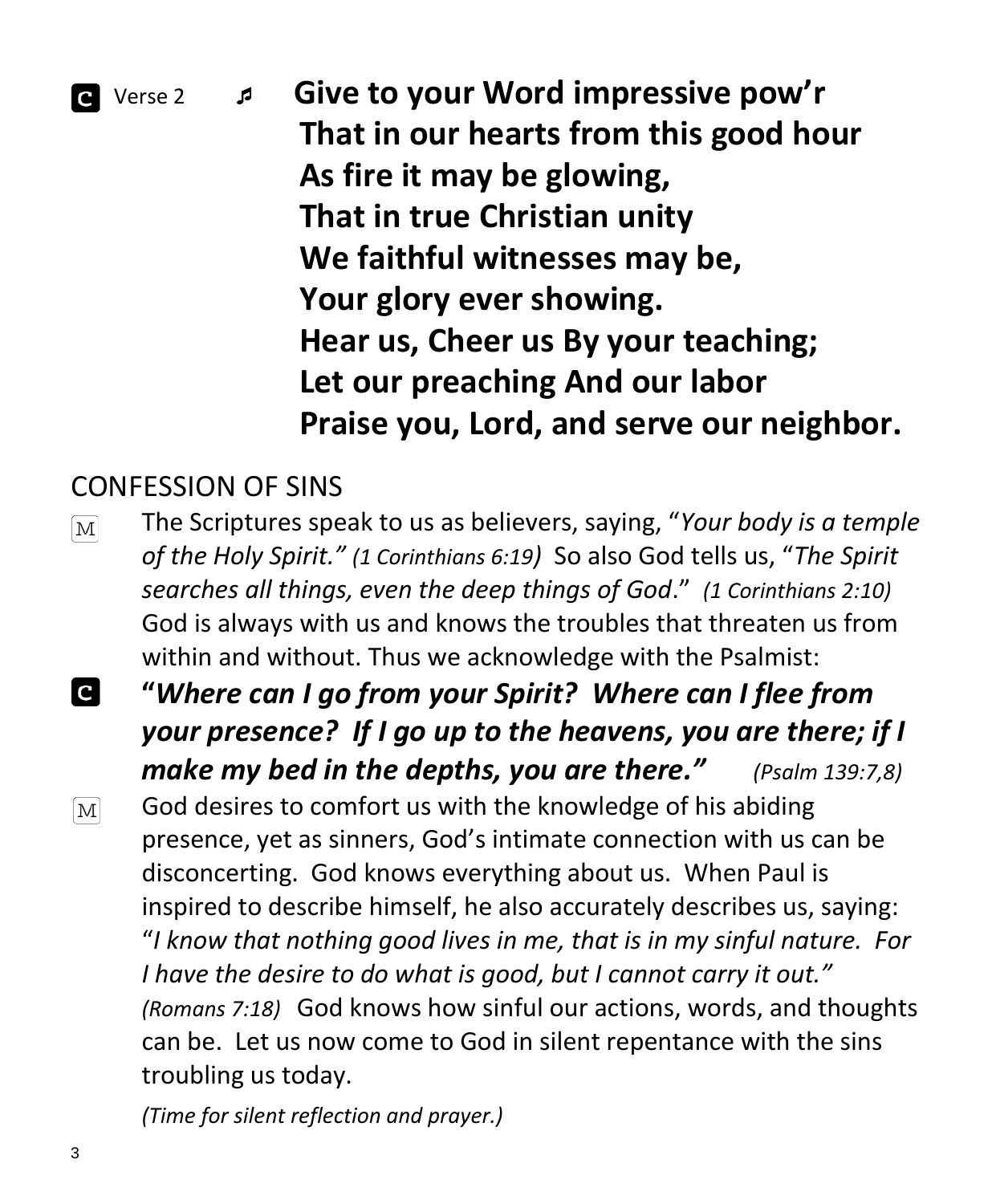- Lord, we understand that because of our sins, we have no right to  $[M]$ expect your acceptance or blessing. Thus we plead with David:
- **C "***Do not cast me from your presence or take your Holy Spirit from me." (Psalm 51:11)*

#### ABSOLUTION

- There is no way for us to remove our guilt or pay what is owed for  $[M]$ our sin. God tells us "*No man can redeem the life of another or give to God a ransom for him—the ransom for a life is costly." (Ps 49:7,8)*  Only through the redemption offered by God himself can we avoid the punishment that should be ours. In baptism, the Holy Spirit brought us into his family and washed away our sins by making Christ's redemption our own through faith. Thus we remember with Paul:
- $\overline{\mathbf{c}}$ **"God saved us, not because of the righteous things we had done, but because of his mercy. He saved us through the washing of rebirth and renewal by the Holy Spirit, whom he poured out on us generously through Jesus Christ our Savior, so that having been justified by his grace, we might become heirs having the hope of eternal life."** *(Titus 3:5-7)* The Spirit has brought us into God's family and given us this  $|M|$ tremendous hope. But without the Spirit's help we would lose our faith and this hope would never become reality. We need God's constant care to make this hope sure and not merely a wish. Thus we remember with Paul:
- **C "Now it is God who makes both us and you stand firm in Christ. He anointed us, set his seal of ownership on us, and put his Spirit in our hearts as a deposit, guaranteeing what is to come."** *(2 Corinthians 1:21,22)*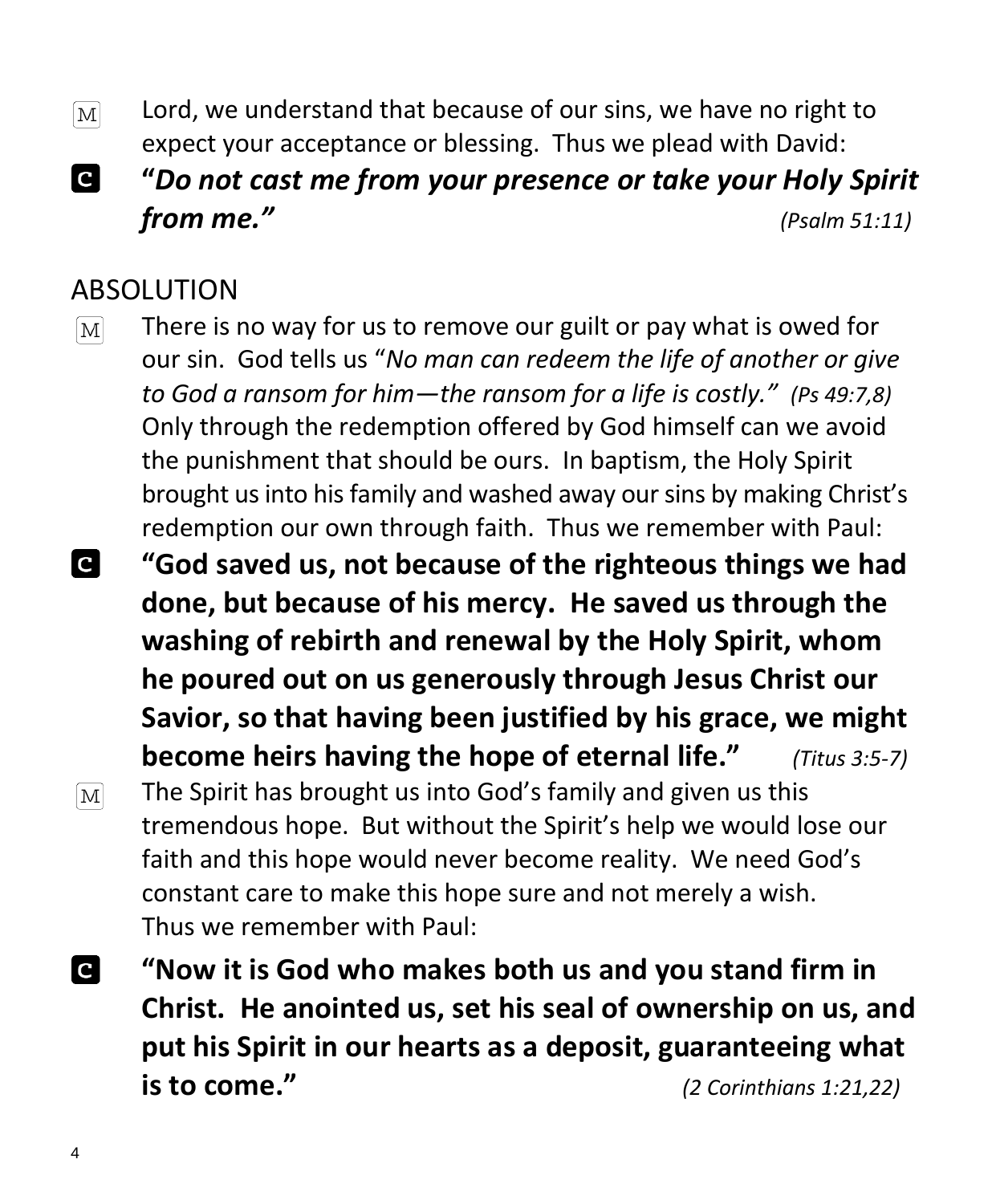It is only by the Spirit that we know and hold onto all these truths  $\lceil \mathbf{M} \rceil$ with certainty. May we never take these gifts for granted. Thus we sing with our praise and prayer in peace:

 Verse 1  **Holy Spirit, Light divine, Shine upon this heart of mine; Chase the gloom of night away; Turn the darkness into day.**

 Verse 2  **Holy Spirit, Love divine, Cleanse this guilty heart of mine; In your mercy pity me; From sin's bondage set me free.** *(CW #593)*

## PRAYER OF THE DAY

- Holy Spirit, God and Lord, come to us this joyful day with your  $M$ sevenfold gift of grace. Rekindle in our hearts the holy fire of your love that in a true and living faith we may tell abroad the glory of our Savior, Jesus Christ, who lives and reigns with you and the Father, one God, now and forever.
- **Amen.**

*BE SEATED*

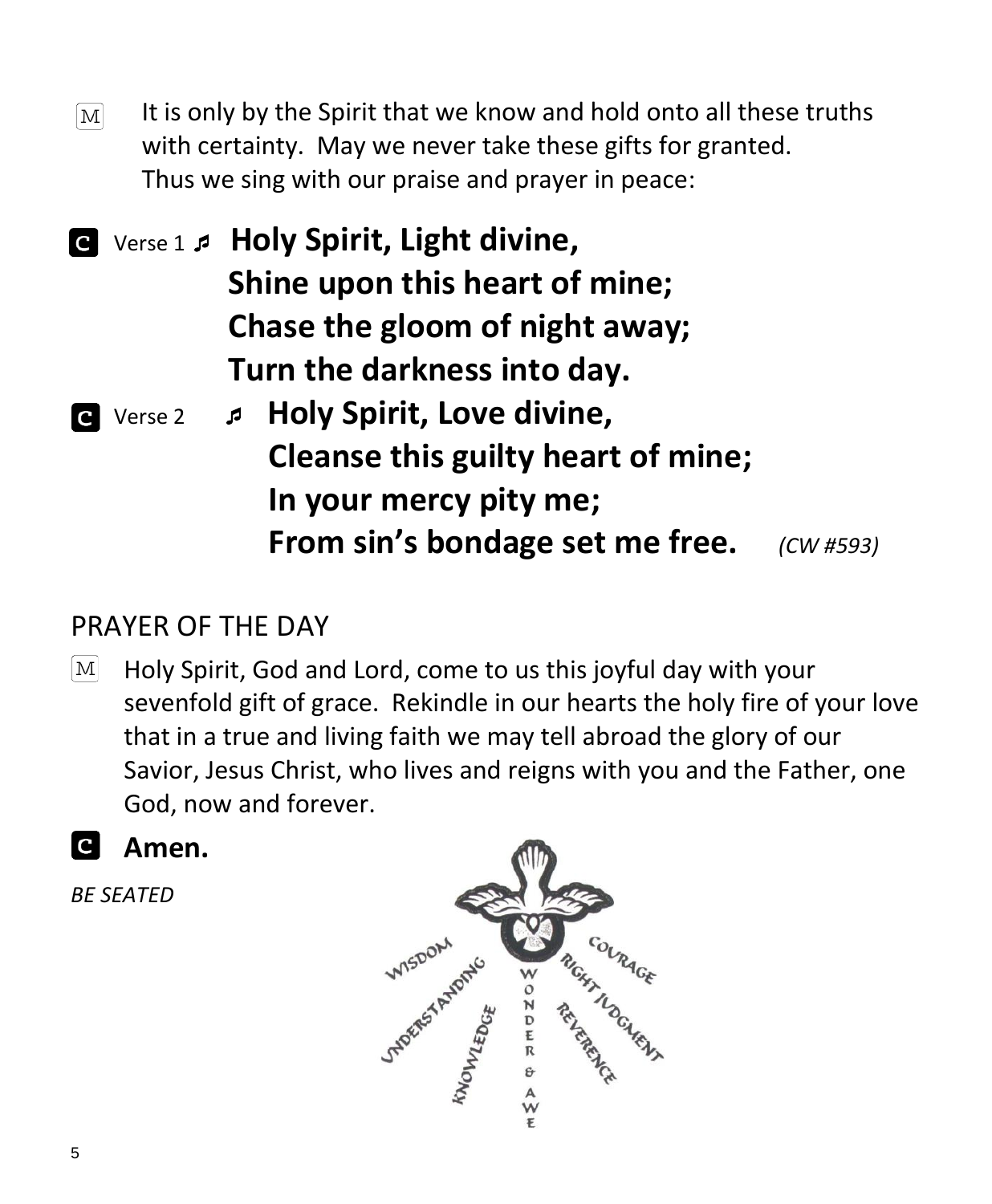## *Old Testament Lesson* Genesis 11:1-9

**11** Now the whole world had one language and a common speech. **<sup>2</sup>** As people moved eastward, they found a plain in Shinar and settled there. **<sup>3</sup>** They said to each other, "Come, let's make bricks and bake them thoroughly." They used brick instead of stone, and tar for mortar. **<sup>4</sup>** Then they said, "Come, let us build ourselves a city, with a tower that reaches to the heavens, so that we may make a name for ourselves; otherwise we will be scattered over the face of the whole earth."

**<sup>5</sup>** But the LORD came down to see the city and the tower the people were building. **<sup>6</sup>** The LORD said, "If as one people speaking the same language they have begun to do this, then nothing they plan to do will be impossible for them. **<sup>7</sup>** Come, let us go down and confuse their language so they will not understand each other."

**8** So the LORD scattered them from there over all the earth, and they stopped building the city. **<sup>9</sup>** That is why it was called Babel—because there the LORD confused the language of the whole world. From there the LORD scattered them over the face of the whole earth.

CONFESSION OF FAITH Luther's Explanation to the Third Article

C **I believe that I cannot by my own thinking or choosing believe in Jesus Christ, my Lord, or come to him.**

**But the Holy Spirit has called me by the gospel, enlightened me with his gifts, sanctified and kept me in the true faith. In the same way he calls, gathers, enlightens, and sanctifies the whole Christian church on earth, and keeps it with Jesus Christ in the one true faith.**

**In this Christian church he daily and fully forgives all sins to me and all believers.**

**On the Last Day he will raise me and all the dead and give eternal life to me and all believers in Christ.**

 **This is most certainly true.**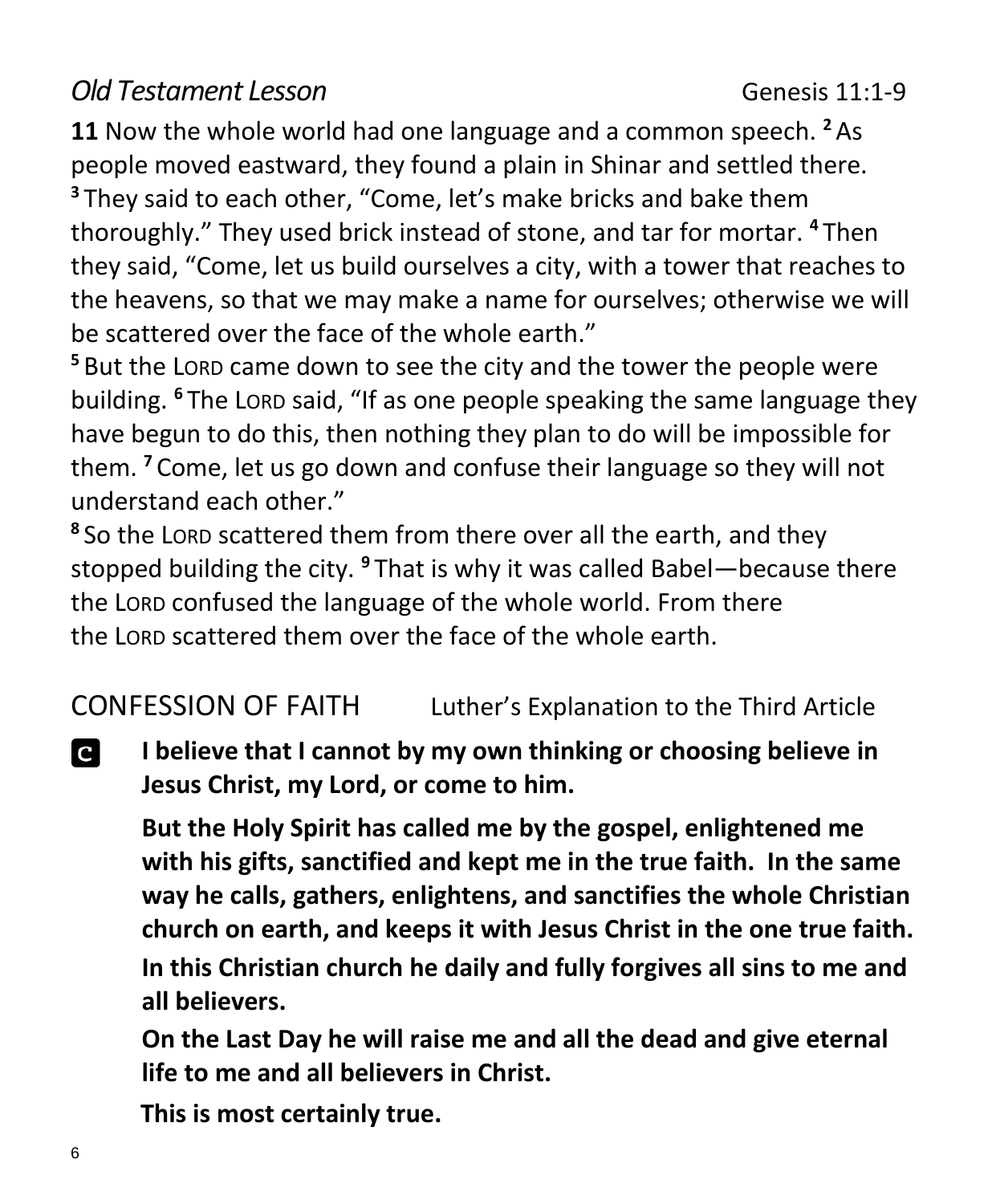### *Epistle Lesson* **Acts 2:1-21**

**2** When the day of Pentecost came, they were all together in one place. **2** Suddenly a sound like the blowing of a violent wind came from heaven and filled the whole house where they were sitting. **<sup>3</sup>** They saw what seemed to be tongues of fire that separated and came to rest on each of them. **<sup>4</sup>** All of them were filled with the Holy Spirit and began to speak in other tongues as the Spirit enabled them.

**<sup>5</sup>**Now there were staying in Jerusalem God-fearing Jews from every nation under heaven. **<sup>6</sup>**When they heard this sound, a crowd came together in bewilderment, because each one heard their own language being spoken. **<sup>7</sup>**Utterly amazed, they asked: "Aren't all these who are speaking Galileans? **<sup>8</sup>** Then how is it that each of us hears them in our native language? **<sup>9</sup>** Parthians, Medes and Elamites; residents of Mesopotamia, Judea and Cappadocia, Pontus and Asia, **<sup>10</sup>** Phrygia and Pamphylia, Egypt and the parts of Libya near Cyrene; visitors from Rome **<sup>11</sup>** (both Jews and converts to Judaism); Cretans and Arabs—we hear them declaring the wonders of God in our own tongues!" **<sup>12</sup>** Amazed and perplexed, they asked one another, "What does this mean?" **<sup>13</sup>** Some, however, made fun of them and said, "They have had too much wine."

**<sup>14</sup>** Then Peter stood up with the Eleven, raised his voice and addressed the crowd: "Fellow Jews and all of you who live in Jerusalem, let me explain this to you; listen carefully to what I say. **<sup>15</sup>** These people are not drunk, as you suppose. It's only nine in the morning! **<sup>16</sup>**No, this is what was spoken by the prophet Joel: **<sup>17</sup>** *"'In the last days, God says, I will pour out my Spirit on all people. Your sons and daughters will prophesy, your young men will see visions, your old men will dream dreams. <sup>18</sup> Even on my servants, both men and women, I will pour out my Spirit in those days, and they will prophesy. <sup>19</sup> I will show wonders in the heavens above and signs on the earth below, blood and fire and billows of smoke. <sup>20</sup> The sun will be turned to darkness and the moon to blood before the coming of the great and glorious day of the Lord. <sup>21</sup> And everyone who calls on the name of the Lord will be saved.'*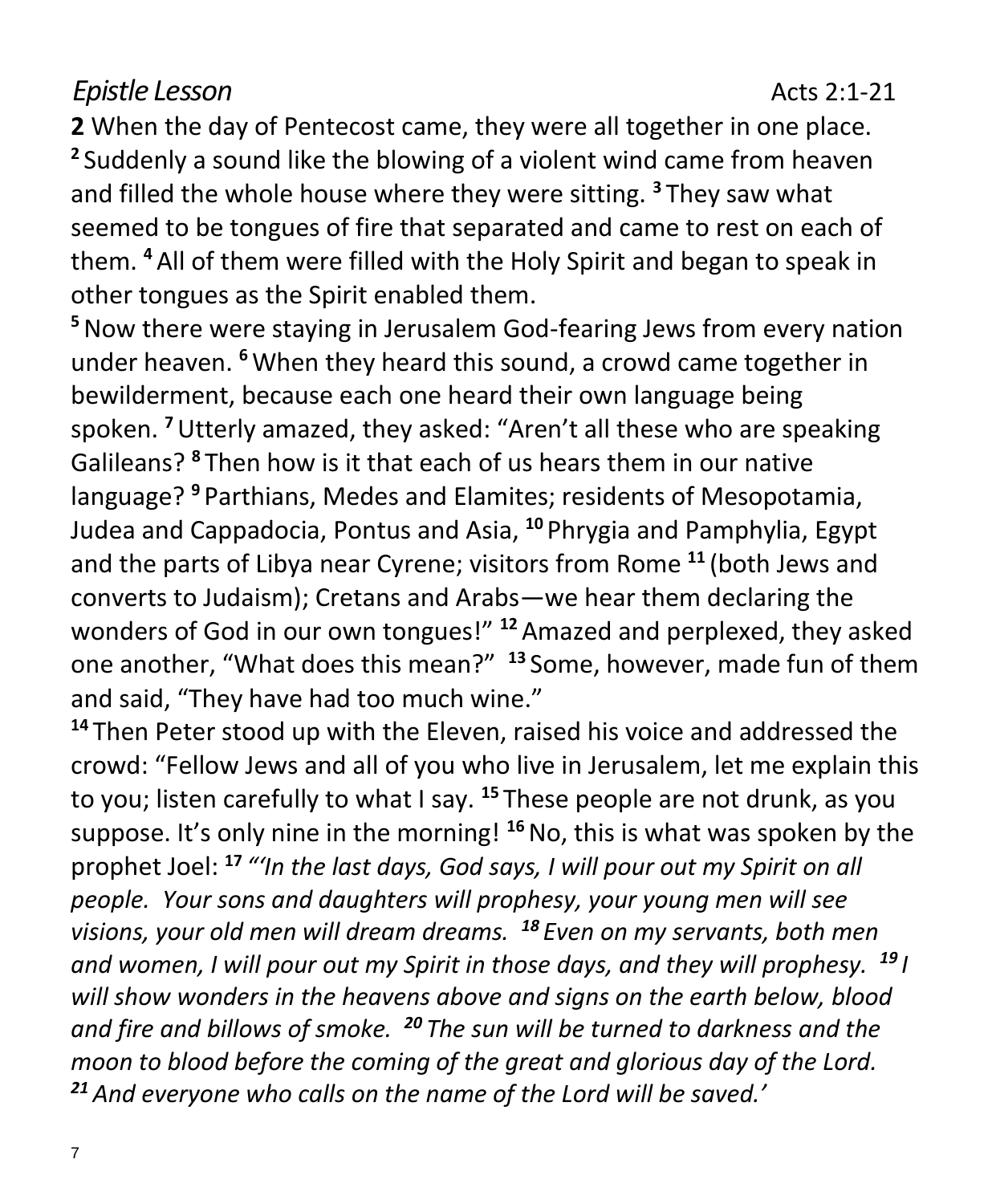*Hymn of the Day:* Come, Holy Ghost, God and Lord!

Christian Worship, Hymn # 585

 Verse 1  **Come, Holy Ghost, God and Lord! May all your graces be outpoured On each believer's mind and heart; Your fervent love to them impart. Lord, by the brightness of your light You gather and in faith unite Your church from ev'ry land and tongue; This to your praise, O Lord our God, be sung: Alleluia! Alleluia!**

 Verse 2 **Come, holy Light, Guide divine, And cause the Word of life to shine. Teach us to know our God aright And call him Father with delight. From ev'ry error keep us free; Let none but Christ our Master be That we in living faith abide, In him, our Lord, with all our might confide. Alleluia! Alleluia!**

 *(Our hymn continues on the next page.)*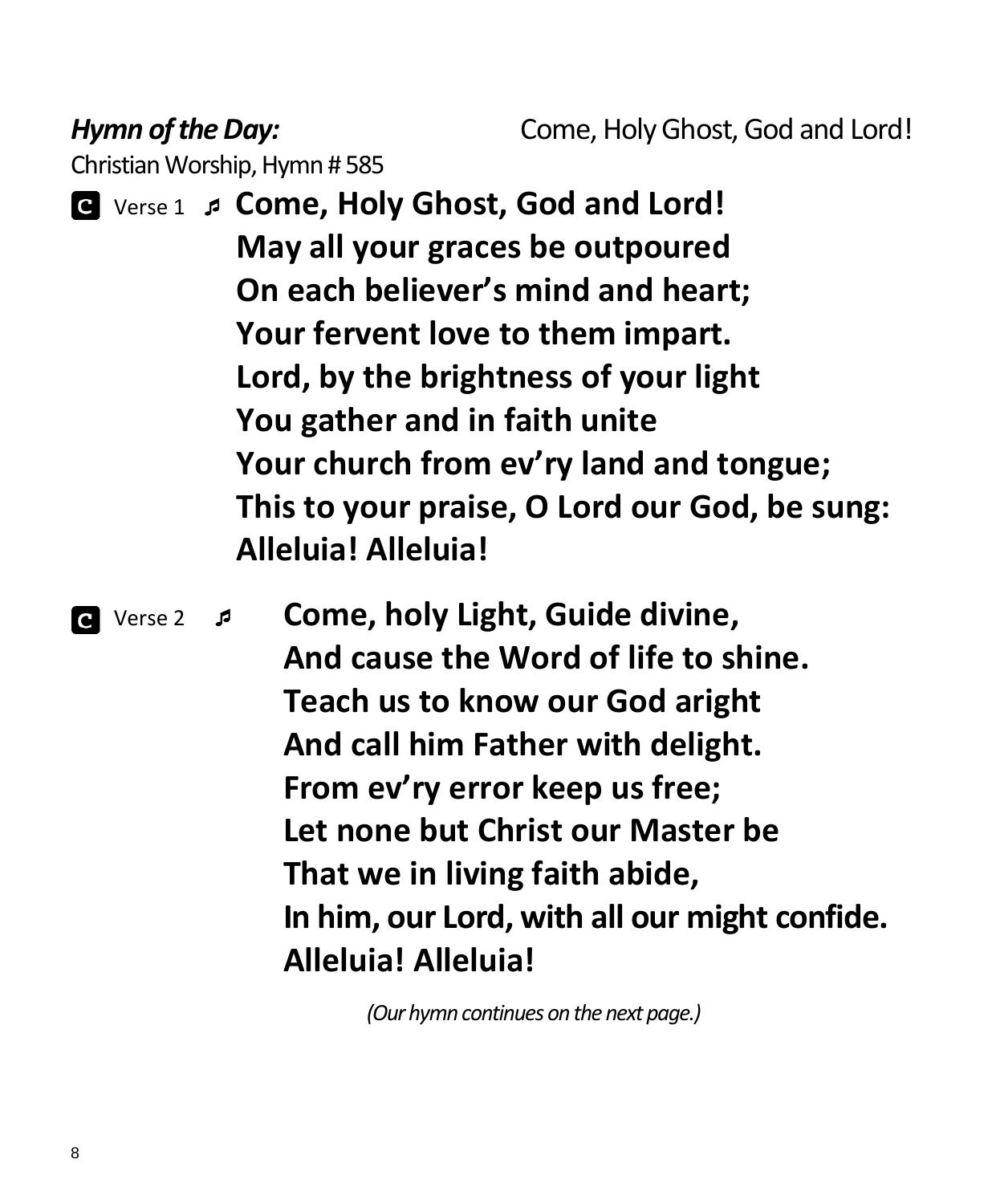# Verse 3  **Come, holy Fire, Comfort true; Grant us the will your work to do And in your service to abide; Let trials turn us not aside. Lord, by your pow'r prepare each heart, And to our weakness strength impart That bravely here we may contend, Through life and death to you, our Lord, ascend. Alleluia! Alleluia!**

**MESSAGE** Pastor Louis Sievert

John 14:23-27

# **"Success in Fulfilling the Great Commission"**

**<sup>23</sup>** Jesus replied, "Anyone who loves me will obey my teaching. My Father will love them, and we will come to them and make our home with them. **<sup>24</sup>** Anyone who does not love me will not obey my teaching. These words you hear are not my own; they belong to the Father who sent me. **<sup>25</sup>** "All this I have spoken while still with you. **<sup>26</sup>** But the Advocate, the Holy Spirit, whom the Father will send in my name, will teach you all things and will remind you of everything I have said to you. **<sup>27</sup>** Peace I leave with you; my peace I give you. I do not give to you as the world gives. Do not let your hearts be troubled and do not be afraid."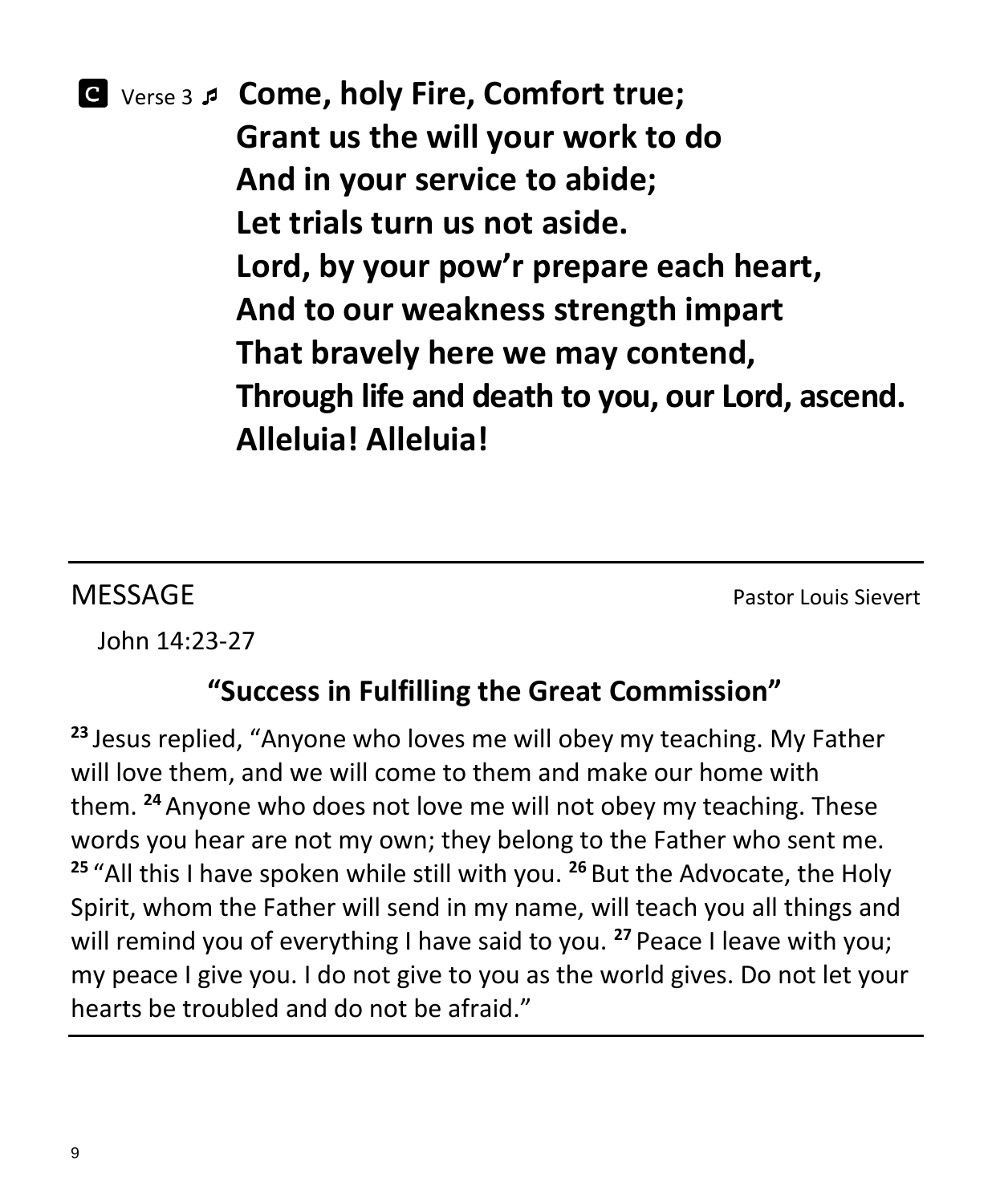## CREATE IN ME

 Verse 1  **Create in me a clean heart, O God, And renew a right spirit within me. Cast me not away from your presence, And take not your Holy Spirit from me. Restore unto me the joy of your salvation, And uphold me with your free Spirit. Amen.** *(CW #942)*

# PRAYER OF THE CHURCH

- O Lord Jesus Christ, before ascending into heaven you promised to  $|M|$ send the Holy Spirit to finish your work in the souls of your believers.
- **Grant that we too may benefit from the work of the Spirit with us.**
- $\boxed{\text{M}}$ Grant us the Spirit of Wisdom that we may not be attached to the perishable things of this world but identify the things that are eternal.
- **May your Spirit help us to ever seek and serve those things that will last.**
- Grant us the Spirit of Understanding to enlighten our minds with the  $|M|$ light of your divine truth.
- **May your Spirit help us to ever grow in our comprehension and appreciation of your Word.**
- Grant us the Spirit of Right Judgment that we may choose that which is  $|M|$ good and pleasing to you.
- **May your Spirit help us to ever desire the path of**   $\overline{c}$ **righteousness for your name's sake.**

 *(Prayer continues on the next page.)*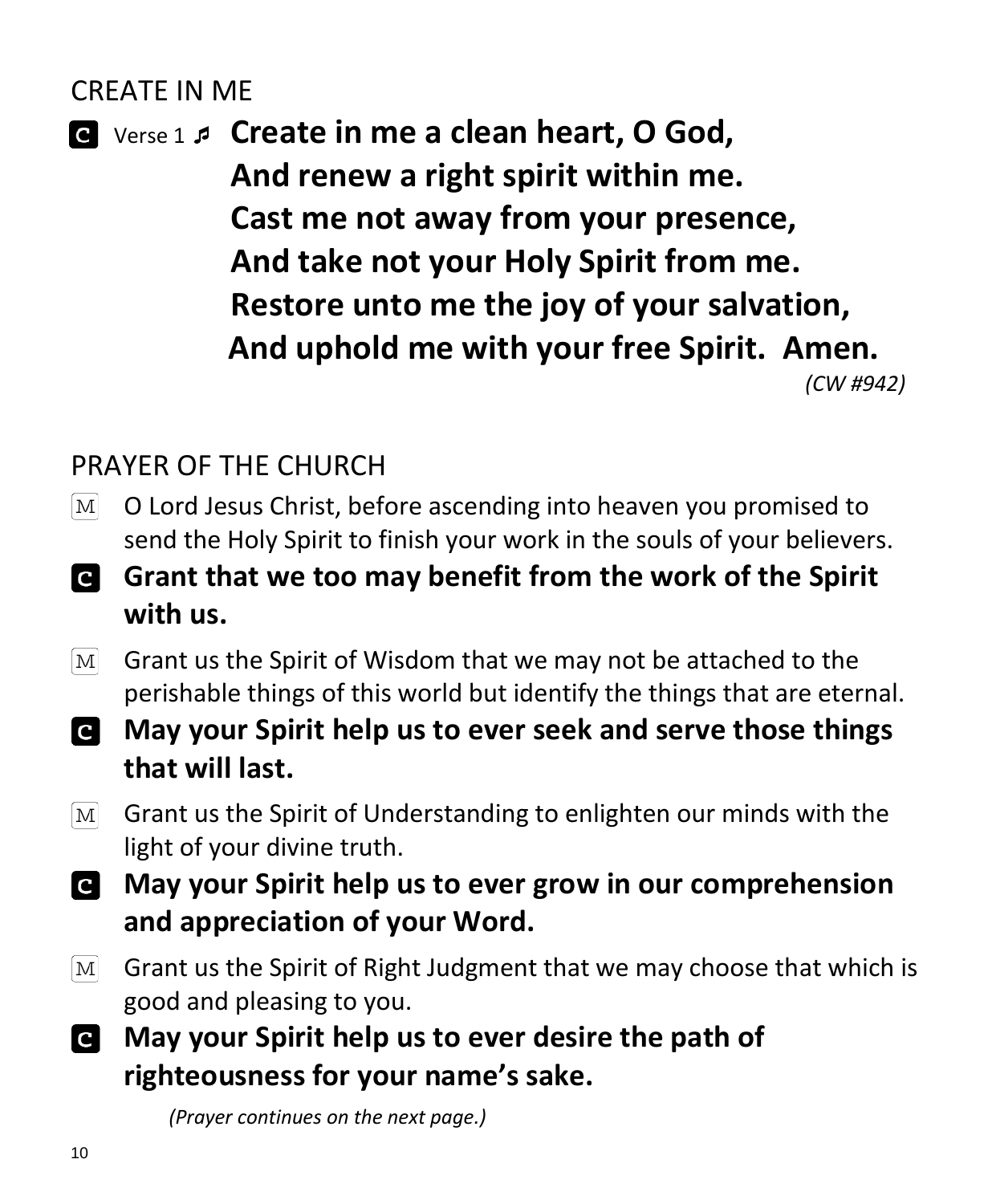$[M]$ Grant us the Spirit of Courage that we may bear our crosses and overcome all obstacles that oppose our salvation.

# **May your Spirit help us to accept challenges and difficulties with the strength you provide.**

 *(Special intercessions may be offered here.)*

- Grant us the Spirit of Knowledge that we may know God and know  $[M]$ ourselves.
- **May your Spirit help us to ever turn away from our sinful inclinations and rather turn to You for all things.**
- Grant us the Spirit of Reverence that we may respect and care for  $\lceil \text{M} \rceil$ ourselves, all people, and all things that you have created in our world.
- **May your Spirit help us to ever find the service of God sweet and satisfying.**
- Grant us the Spirit of Wonder and Awe that we may be filled with  $|M|$ loving admiration toward God and avoid anything that would offend him.
- **May your Spirit help us to ever trust in your unlimited power, love, and wisdom.**
- Mark as your own dear disciples, Lord Jesus, as the Spirit moves within  $|M|$ us to now join in the prayer you taught:
- **Our Father in heaven, hallowed be your name, your kingdom come, your will be done on earth as in heaven. Give us today our daily bread. Forgive us our sins, as we forgive those who sin against us. Lead us not into temptation, but deliver us from evil. For the kingdom, the power, and the glory are yours now and forever. Amen.**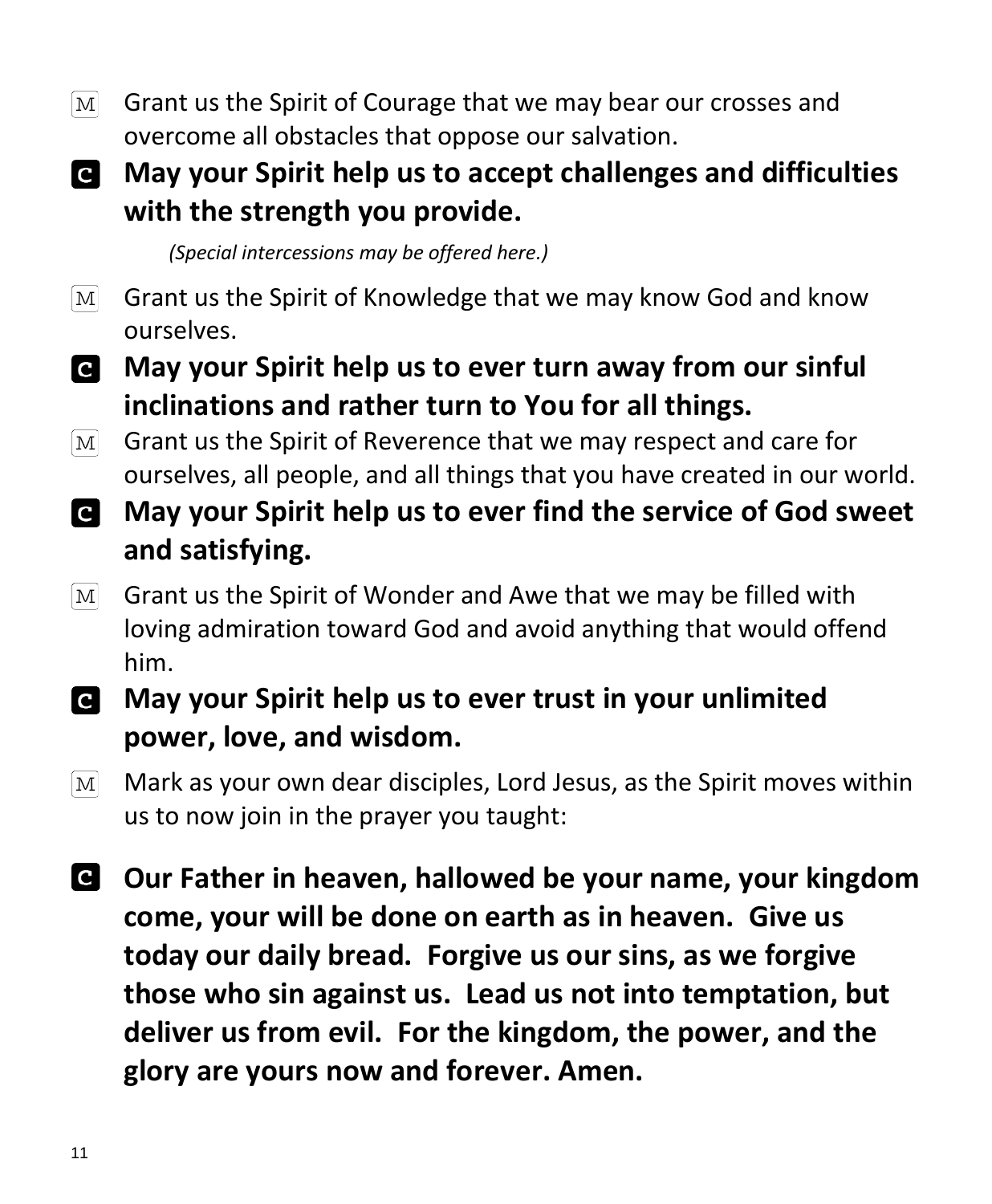# BLESSING

The Lord bless you and keep you.  $\lceil \text{M} \rceil$ The Lord make his face shine on you and be gracious to you. The Lord look on you with favor and give you peace.

**C Amen.** 

**Closing Hymn:** Spread Abroad, O Mighty Word

Christian Worship, Hymn # 902

- Verse 1 **Spread, abroad, O mighty Word; Telling of a gracious Lord Whose all-pow'rful gospel call Fills his heav'nly banquet hall.**
- Verse 2 **Tell how God the Father's will Made the world, upholds it still, How his only Son he gave All from sin and death to save.**
- Verse 4 **Tell of God the Spirit giv'n Now to guide us on to heav'n, Strong and holy, just and true, Working both to will and do.**
- Verse 6 **Lord of harvest, great and kind, Rouse to action heart and mind; Let the gath'ring nations all See your light and heed your call.**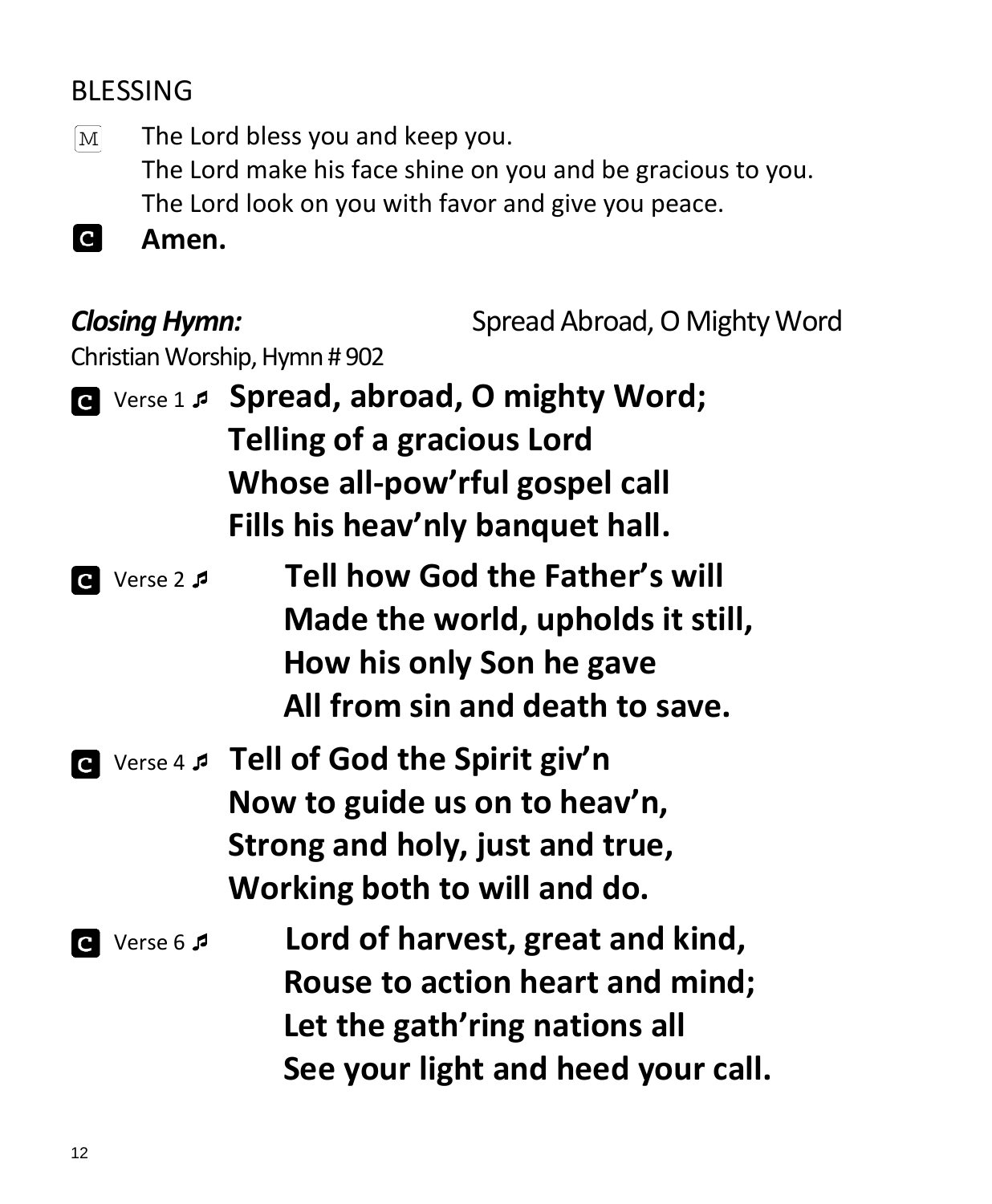#### **OUR FATHER'S BUSINESS**

Today Preacher, Pastor Louis Sievert, Retired Pastor Music Today—Judy Mangin 6/9 Thur. Worship Service at 6:30 pm

## **Thursday, June 2 & Sunday, June 5**

**SERVING YOU THIS WEEK—Thursday 6:30 Ushers—**Jeff/Jellane Schneider, Arlie Olp ■ **SUNDAY—9:00 am Ushers—** Dan/Jacob Bubolz, Gene Wagner, Eugene/Nathan Rosera, Jeff Doemel ■ **Church Cleaners—**Sarah Zimmerman, Corey/Sarah Marohn ■ **Flower Committee—**Judy Mangin, Jennifer Janke.

**SERVING YOU NEXT WEEK—Thursday**—**6:30 pm Ushers**—Gary Bernhardt, Dave Hoeppner ■ **SUNDAY—9:00 am Ushers—**Glen Behnke, Roger Bubolz, Dan Bratz, Jim Bubolz, Alex Bubolz, James Kenneke **■ Church Cleaners—**Sarah Zimmerman, Corey/Sarah Marohn ■ **Flower Committee—**Judy Mangin, Jennifer Janke **■ Communion Set-Up/Take-Down—**Karla Aden, Chantel Bastian, Joan Sheahan.

**MINISTRY RESERVE FUND**—We have started a fund for our Second Pastor to help defray costs involved in adding another Pastor. If you wish to give to the Ministry Reserve Fund please place your offering in an envelope and clearly mark it as **Ministry Reserve Fund or 2nd Pastor Fund** and place it in the offering plate.

**FREE T-SHIRTS**—There are free t-shirts on the back table in the West office. Please help yourself!

**SAVE THE DATE—Pastor Aden's 25<sup>th</sup> Anniversary celebration will be on Sun. July** 31st. More details to follow.

**SJSJ CAMP OUTING—**The annual church/school camp outing held at Devil's River Campground is being planned for July 8th—10th. If you would like a campsite for this year's SJSJ Camp Outing, please contact Karie Robley at 920-772-4959 or email her at robley@tds.net. Deadline for the camp outing is Sunday, June 26th.

**SUMMER WORSHIP SCHEDULE—**All Thursday evening services will be held at 6:30 pm inside the sanctuary. Starting Sunday, June 5th all Sunday worship services will be held OUTSIDE in the parking lot. Please bring your own lawn chair. This summer schedule will continue through Labor Day weekend.

**8th GRADE GRADUATION**—Congratulations to the 2022 graduating class of St. John—St. James: Josee Busse, Rebecca Krepline & Jonathan Schrubbe! God's Blessings!

**HOME BOUND MEMBERS LIST—**On the table in the West Church Office you will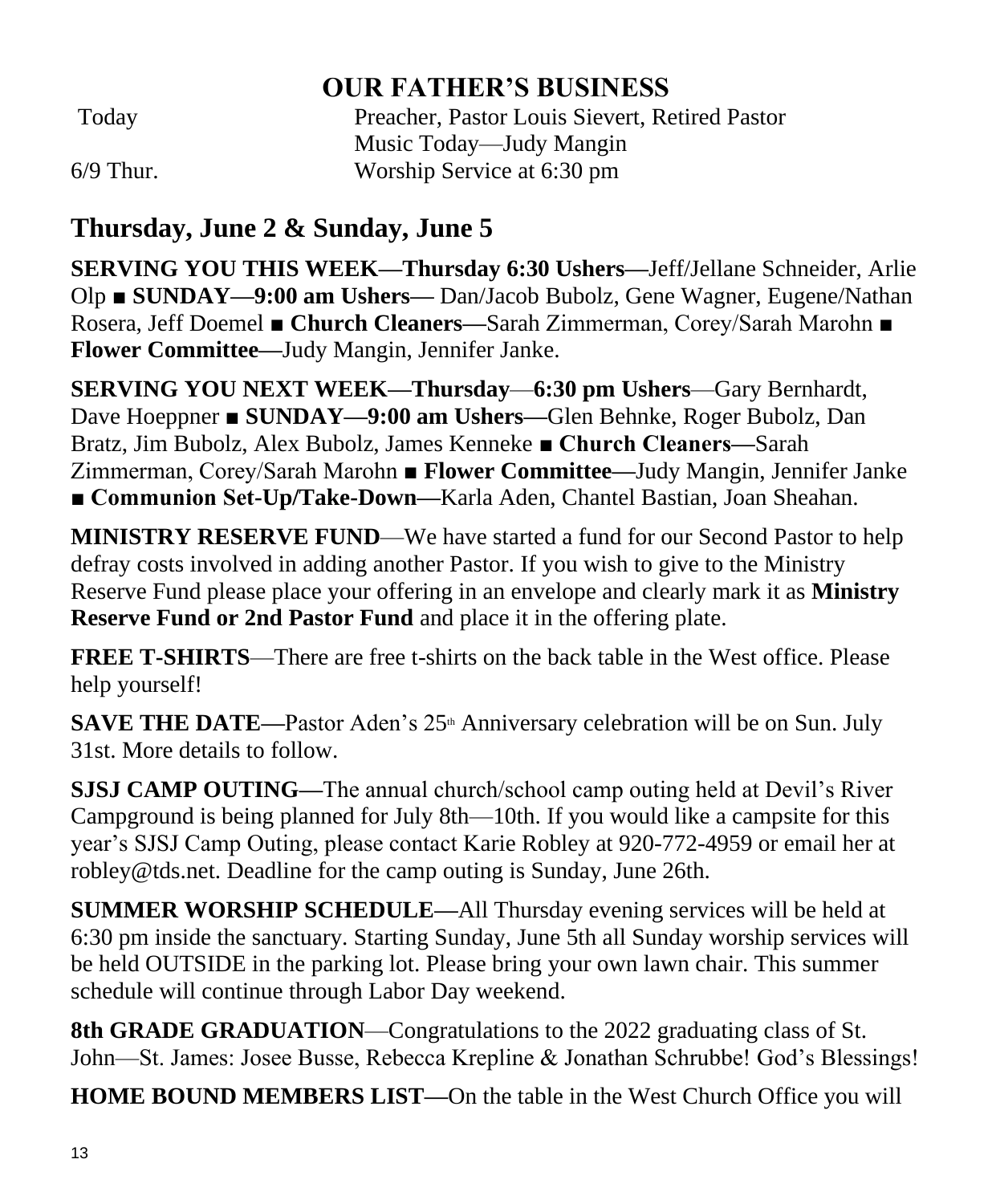find a copy of our home-bound members. Please pick one up, our home-bound members would love a card, letter or phone call from you!

**OUTDOOR WORSHIP SET UP / TAKE DOWN—**The Worship committee is looking for volunteers to set up and take down for the outdoor services starting June 5. Set up and take down will take approximately 20-30 minutes before and after the service. If you'd like to serve in this way, a sign up sheet is in thewest office. Thank you!

**SUMMER OFFICE HOURS—**The Church & School Offices will be open from 8:00am—12:00pm daily during the months of June, July & August. Scrip will be available to purchase during these hours.

**FUNERAL HELP NEEDED—**Our Ladies Aid needs a little help for funeral setup/take-down and to help serve and clean up after meals. If you would be interested in helping out please place your name on the list provided in the West Church office. Thank you!

**KITCHEN DONATIONS—**The SJSJ kitchen could use a few donations! If you would like to donate please drop off your donations in the kitchen. The following is needed: 8oz. Styrofoam cups, paper towels, medium sized plates for funeral desserts and strong sectioned plates for funerals. Thank you so much!

**MEMORIALS GIVEN—**Val Jean Link gave a gift to the Building Fund in memory of Jerry Reis. Thank you!

**FREE COVID TESTS—**Every home in the U.S. is eligible to order free at-home tests. Order yours today on line at **https://special.usps.com/testkits** or call **[1-800-232-0233](tel:1-800-232-0233)**.

**VOTERS' BUDGET MEETING—**A Voters' Meeting will be held on Sunday, June 19th at 10:00 am in the Commons. Items on the agenda are: 1) 2022-2023 Budget.

**THANK YOU—**Thank you to all our hot lunch volunteers for helping us serve hot lunch and cleaning up afterward. You preform a great service to our children and our school. Please keep us in mind for the 20212-2023 school year!

**Aden-Bleskey Wedding** 

Lydia Aden (daughter of Pastor and Karla Aden) will marry Jordan Bleskey at St. John-St. James on June 18, 2022, at 2:00 PM. The congregation is invited to a 'Sweet' Reception in the Commons immediately following the ceremony.

Please RSVP by signing up on the sheet in the west office before June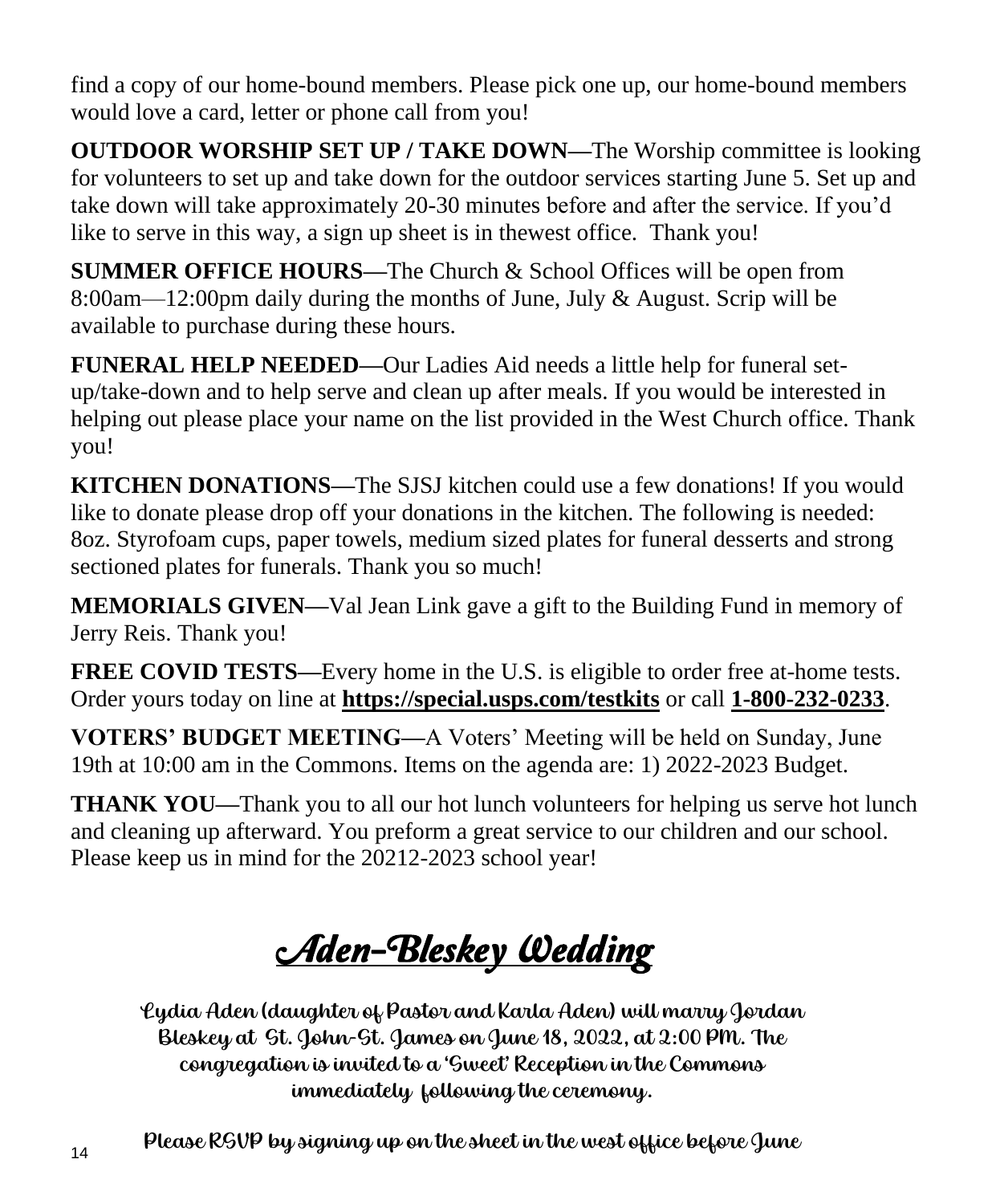#### **MLC/MLHS Scholarship Assistance**

This fall Maya Aden, Lynsey Marohn, Josh Aden and Michaela Bubolz will be attending MLC in New Ulm, MN. They plan on being Called Workers in our Synod. This is a real blessing with the Called Worker shortage and a lot of vacancies in our synod. Next school year the cost of attending MLC will be \$29,400. We have established a Scholarship Fund to help fund their education. **If the student's home congregation gives each student \$1200, MLC will match it.** 

We will have either 10 or 11 students at MLHS this fall. Some of them don't receive financial assistance. Tuition at MLHS is \$6,000.

#### **We will extend this offering to June 12th.**

- SJSJ has set a goal of \$5,600 for the MLC Scholarship Fund. We presently have \$3,317.00. Still needed \$2,283.
- We have set a goal of \$4,600 for the MLHS Scholarship Fund. We presently have \$1,585. Still needed \$3,015.

As you can see, we are still quite short of our goal for these two funds, We want to help. our MLC students who plan on being Called Workers in our Synod. We also want to help our MLHS students who are receiving a Christian High School education.

If you wish to make a contribution, please mark your envelope, either MLC Scholarship. or MLHS Scholarship. If you wish to contribute to both funds mark your envelope MLC/MLHS Scholarship. Please make out checks to St. John-St. James. We can't cash checks made out to MLC or MLHS Scholarship Fund.

#### **HEATING SYSTEM**

On Sunday May 22nd our voters decided to go ahead with a new heating system